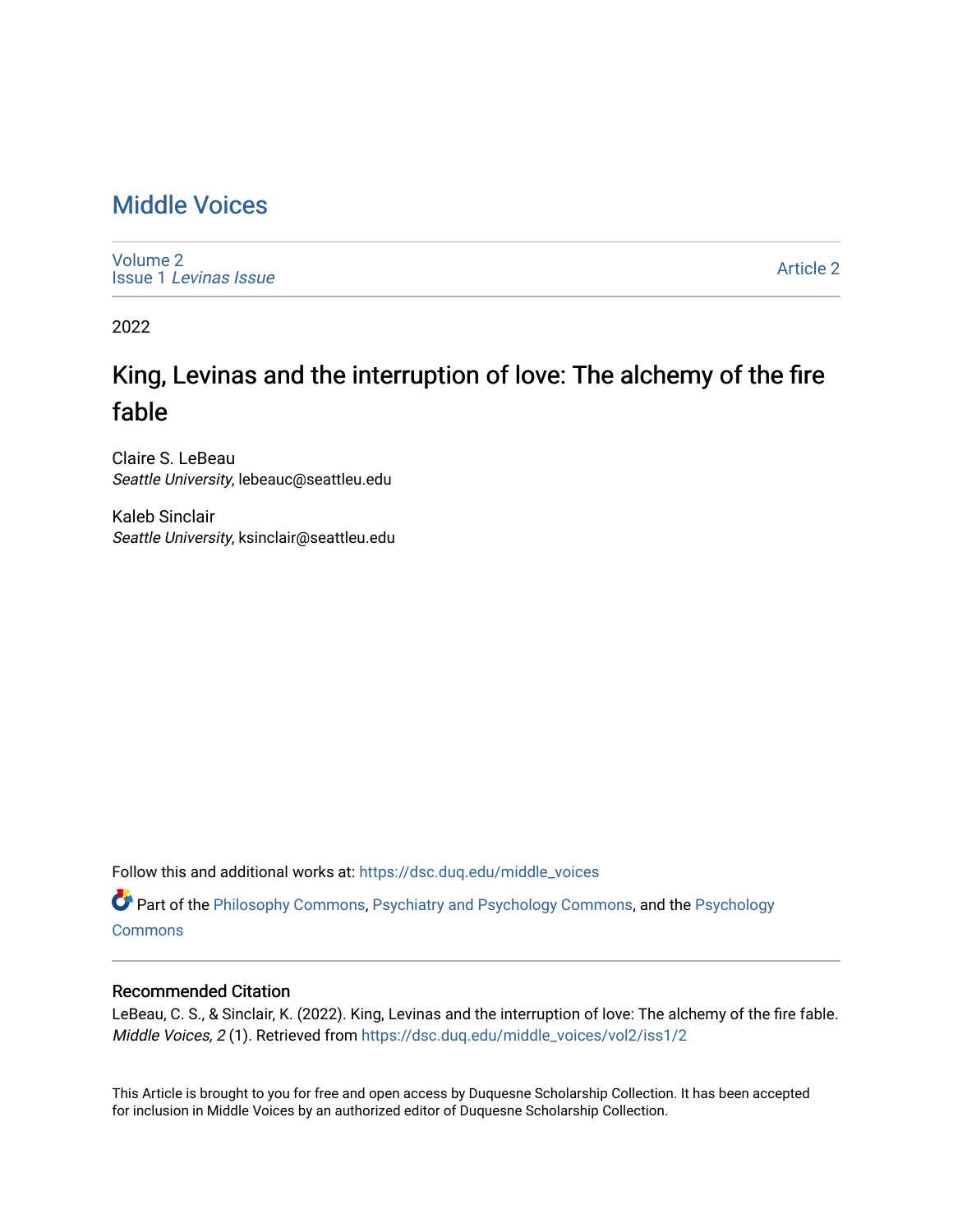### King, Levinas and the interruption of love: The alchemy of the fire fable

#### Cover Page Footnote

This manuscript represents the culmination of a collaboration between Dr. Claire LeBeau, Dr. Randy Horton and Kaleb Sinclair, Master of Arts in Psychology student from Seattle University during the 2020 and 2021 year following the death of George Floyd in May of 2020. This collaboration was presented on March 20th, 2021 at the 17th meeting of the Psychology for the Other Conference at Seattle University under the title, "The Fire Fable: A vision of our shared vulnerability and humanity."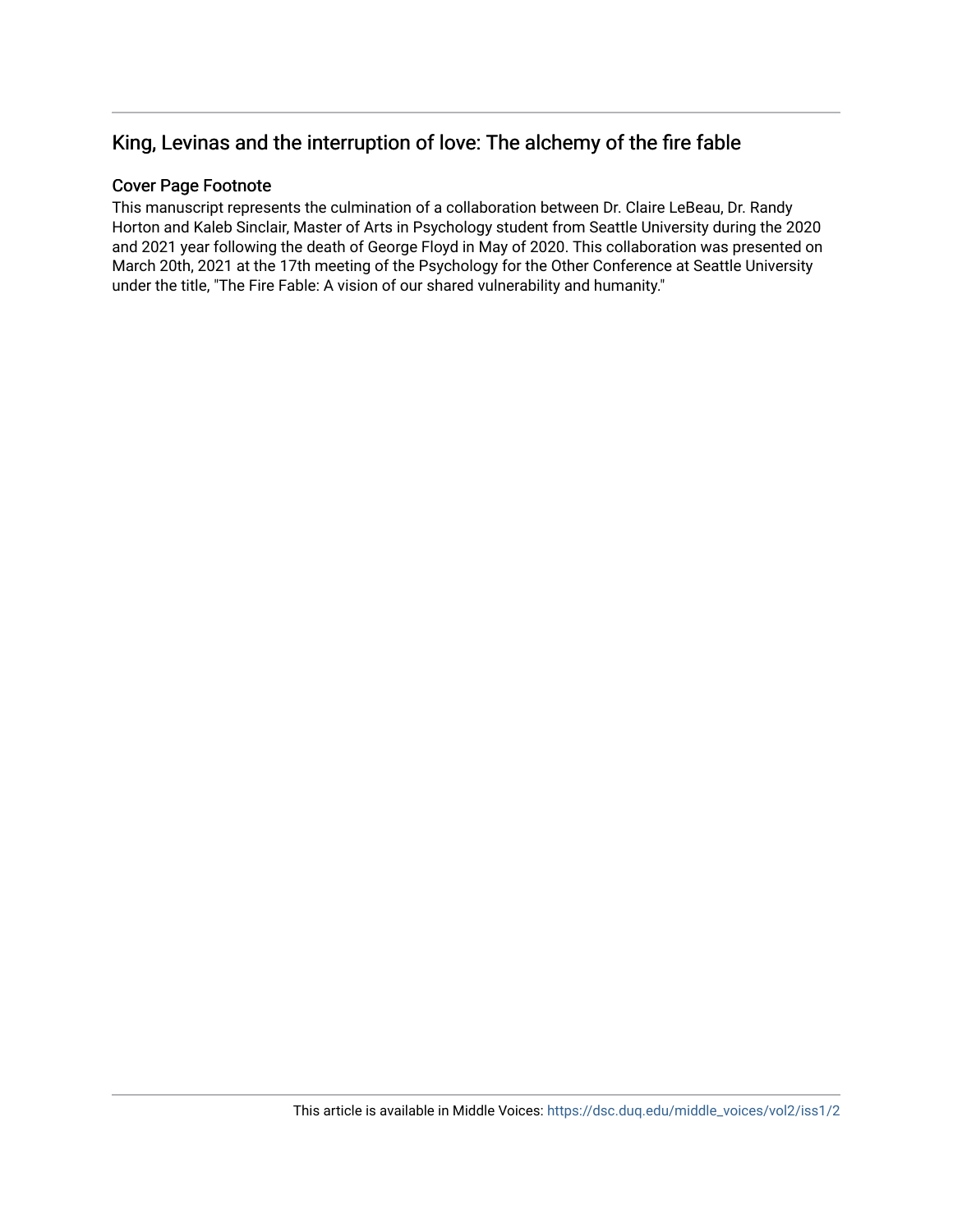The accompanying musical piece to the article by LeBeau & Sinclair is titled *The Fire Fable*, and was performed by Ann Labounsky. The following are her remarks on her performance.

> I listened to Kaleb Sinclair's presentation during the [Psychology for the Other] conference and was very moved by his words, especially in his description of the *Fire Fable* that he described in response to the death of George Floyd. I saw his description of it in musical terms in three parts using three contrasting musical themes. The first part (the Pangea) in which there was only one fire and great empathy. That was followed by two fires and discord represented by another theme in a minor mode. Finally, hope returns in the third part.

Ann Labounsky studied improvisation in Paris with Jean Langlais and teaches organ and improvisation at Duquesne University in Pittsburgh.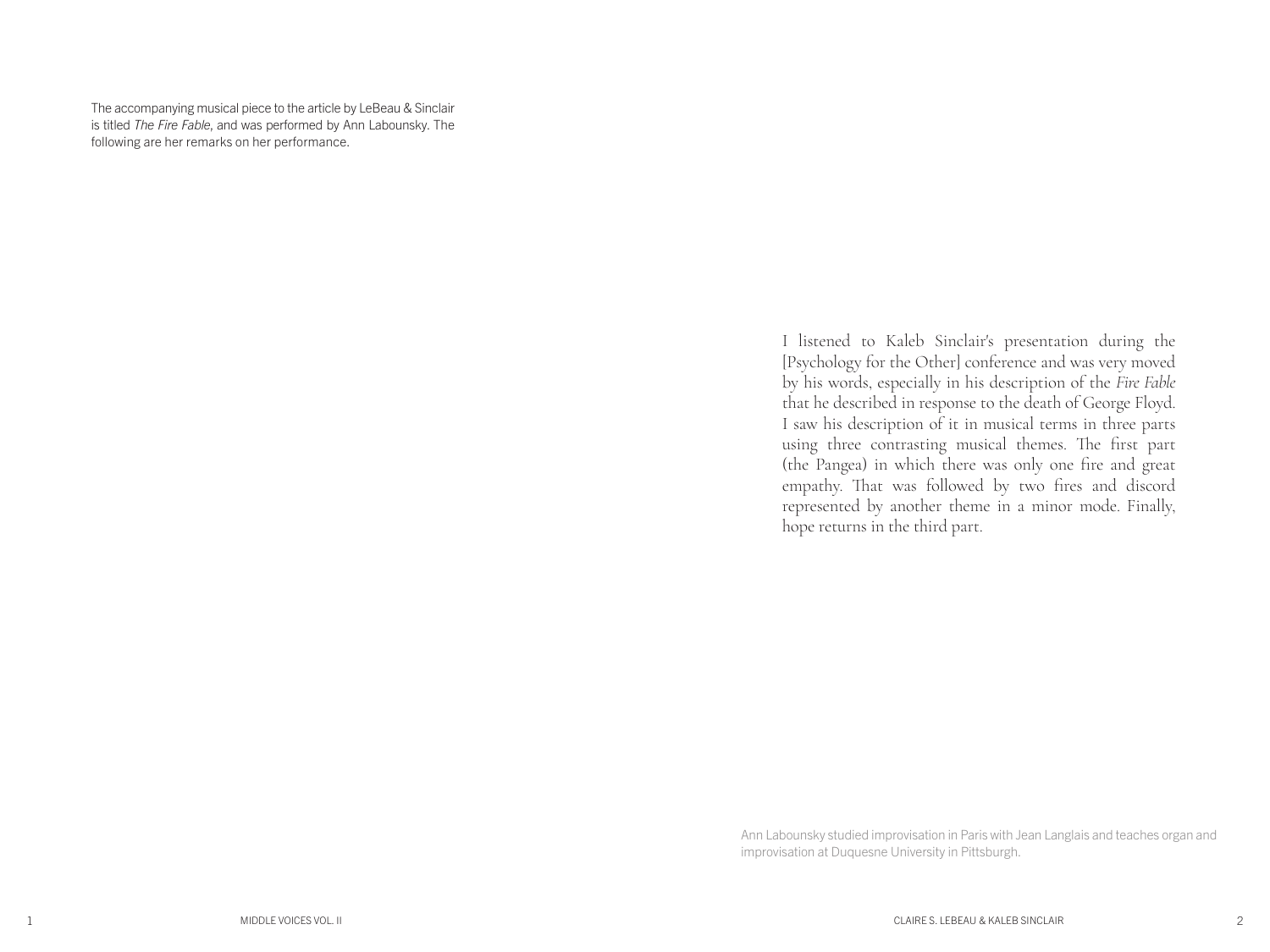*These unquestioned convictions are so many extraneous flashes that bedevil the proper illumination that the mind must build up in any project of the discursive reason. Everyone should seek to destroy within himself these blindly accepted convictions. Everyone must learn to escape the rigidity of mental habits formed by contact with familiar experiences. Everyone must destroy even more carefully than his phobias, his 'philias,' his complacent acceptance of first intuitions.*

Bachelard – *The Psychoanalysis of Fire*

*Any real change implies the breakup of the world as one has always known it, the loss of all that gave one an identity, the end of safety. And at such a moment, unable to see and not daring to imagine what the future will now bring forth, one clings to what one knew, or dreamed that one possessed. Yet, it is only when a man is able, without bitterness or self-pity, to surrender a dream he has long possessed that he is set free - he has set himself free - for higher dreams, for greater privileges.*

Baldwin – *Nobody Knows My Name*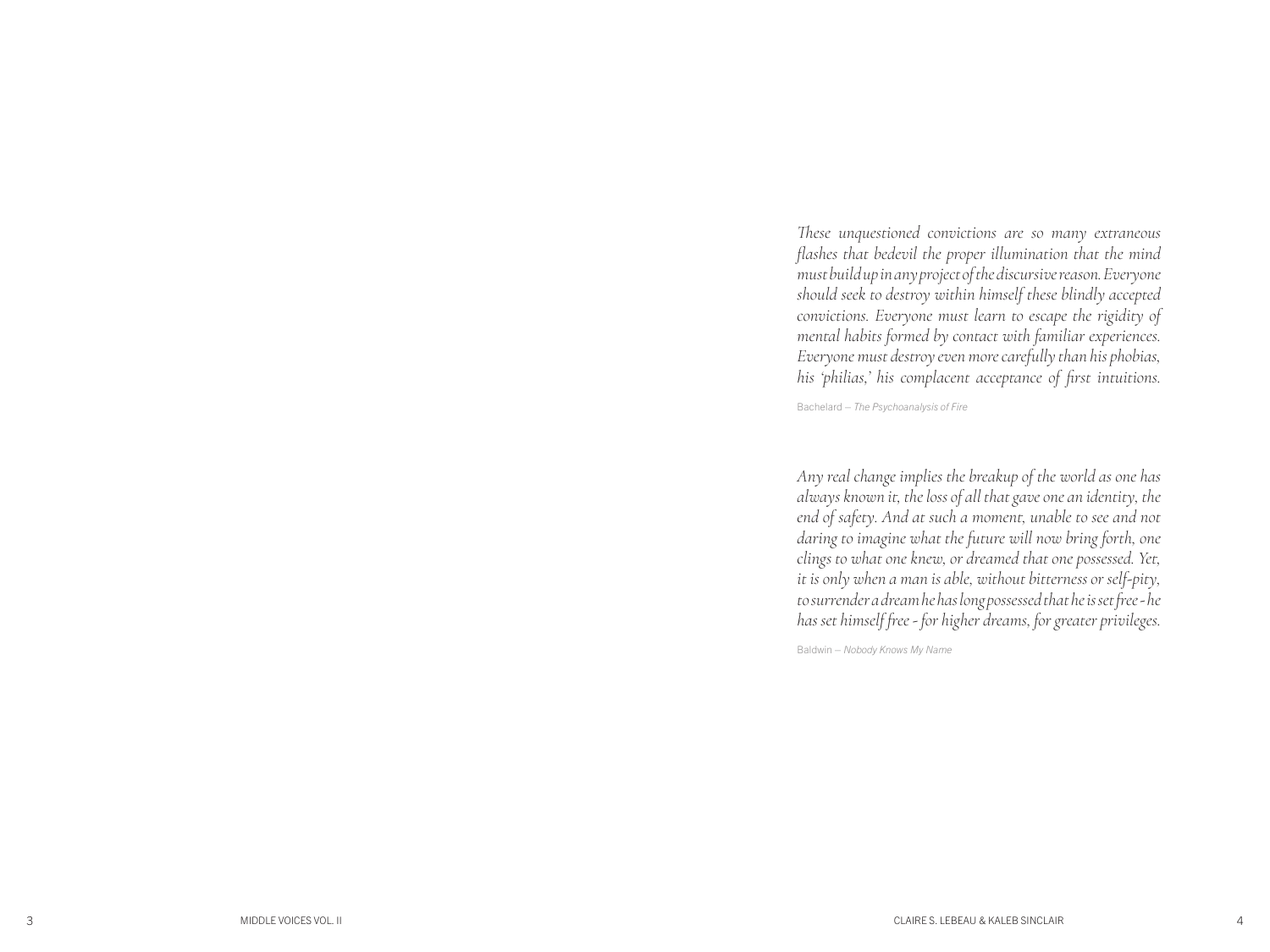Levinas begins *Totality and Infinity* with a haunting allusion from the 19th century French poet Arthur Rimbaud, "though the true life is absent", we are in the world. This lamentation is a fitting beginning for his exposition of a radical reformulation of an Ethics that precedes all thought, language, or systematic attempts to cast morality as a Truth. Similarly, Martin Luther King Jr. presented a lamentation for a dream of a world where the transcendence of race, creed, or classification of any kind could allow children to grow up to be first ethical human beings in relation to one another before identities. The source of this sorrow and lament points also to its relent; if we can dream and then imagine this "true life", then we can begin to devote our strivings to bringing it to life, to manifesting something that is prior to our means-to-an-end destructive proclivities, in other words, an end to war. Both visionaries asked us to participate in the imagining or dreaming of a different future while drawing from a past that was absorbed in our collective ancient memories, visions of what was perhaps once ours as our ontogenetic and phylogenetic indigenous birthright, the "true life" of our human interconnection and interdependency.

KEYWORDS: King, Levinas, Interruption, Love, Indigenous Wisdom, Fire Fable

This manuscript represents the culmination of a collaboration between Dr. Claire LeBeau, Dr. Randy Horton and Kaleb Sinclair, Master of Arts in Psychology student from Seattle University during the 2020 and 2021 year following the death of George Floyd in May of 2020. This collaboration was presented on March 20th, 2021 at the  $r\tau^{th}$  meeting of the Psychology for the Other Conference at Seattle University under the title, "The Fire Fable: A vision of our shared vulnerability and humanity"

# King, Levinas and the Interruption of Love: The Alchemy of the Fire Fable

Claire S. LeBeau & Kaleb Sinclair Seattle University

Levinas begins *Totality and Infinity* with a haunting allusion from the  $19<sup>th</sup>$  century French poet Arthur Rimbaud, "though the true life is absent", we are in the world.1 This lamentation is a fitting beginning for his exposition of a radical reformulation of an Ethics that precedes all thought, language, or systematic attempts to cast morality as a Truth. Similarly, Martin Luther King Jr. presented a lamentation for a dream of a world where the transcendence of race, creed, or classification of any kind could allow children to grow up to first be ethical human beings in relation to one another before identities. The source of this sorrow and lament points also to its relent; if we can dream and then imagine this "true life", then we can begin to devote our strivings to bringing it to life, to

manifesting something that is prior to our means-to-an-end destructive proclivities, in other words, an end to war. Both visionaries asked us to participate in the imagining or dreaming of a different future while drawing from a past that was absorbed in our collective ancient memories, visions of what was perhaps once ours as our ontogenetic and phylogenetic indigenous birthright, the "true life" of our human interconnection and interdependency.

While Levinas and King were born a generation apart, on different continents, across widely disparate cultures, languages, races, and faiths, the vocational and spiritual paths of both coincided in deeply tethering ways. Both were born into situations of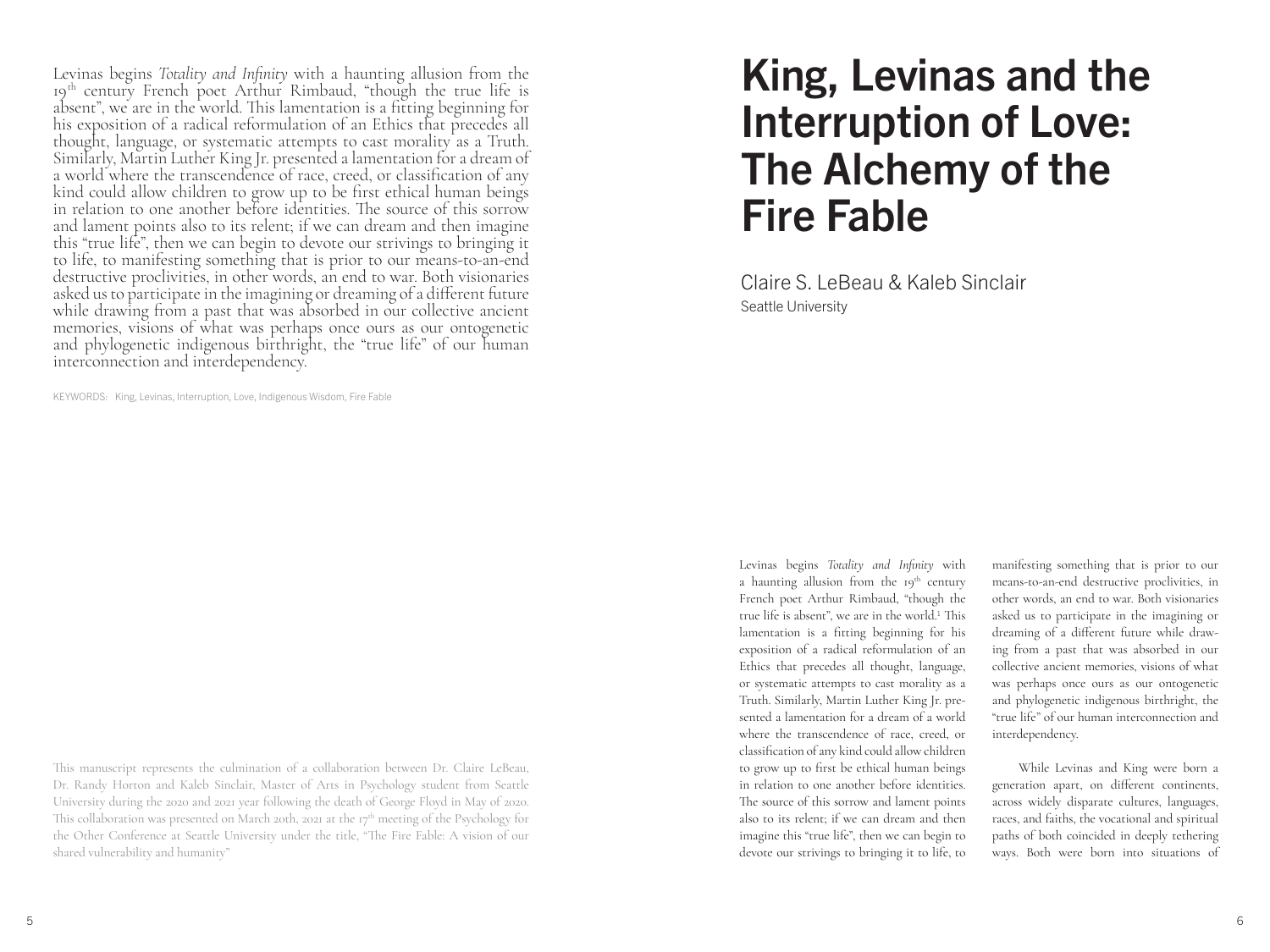#### holocaust and war. Both were shaped by the horrors of systematic violence and objectifying justification for unspeakable infliction of human suffering. Astonishingly, in response, rather than being obsessed with vengeance and retaliation, both were concerned about peace and the conditions through which peace could be conceived of and epistemologically founded. Radical selfless love was their compass and their unwavering path regardless, or perhaps because, of the ideality of this proposition. In the face of the violence and brutality of authoritarian and totalitarian regimes, both prophets sought the most radical of responses, the interruption of the will for oneself through extreme sacrifice in the willingness to die for the other. Only through the gratuitousness and excessive manifestation of love could the retaliatory, and as King pointed out ultimately suicidal, pursuits of power and dominion be upended. For King, the collective force of the people living satyagraha2, or truth power, through the solidarity of nonviolent presence paved the path for moral awakening. For Levinas, the singularity of this purpose took shape at the radically local level of the face-to-face, where the transcendent Other teaches me and calls me to infinite responsibility.

#### King and Collective Interruption

While many scholars debate whether King's thought could be characterized as philosophy or theology, the influences on his work seem to stem, in part, from his atypical training from a very young age (Brit, 2012). King graduated from High School at 15, from Morehouse at 19, seminary at Corzer at 22, and Boston University with his Ph.D. at 25. Most scholars agree that King could be best characterized as a Personalist. Personalism<sup>3</sup> was a philosophical and theological movement originating in the 19th century that emphasized the uniqueness of each human person. The central themes of personalism were: that human beings are distinctive ontologically from other types of animal and plant life; each person has unique and inherent worth, value and dignity; subjectivity and interiority depend on reflective awareness and self-consciousness; human beings are self-determining or agentic; and human beings are foundationally social and relational and therefore find fruition in communion with other human beings. Most notable personalists<sup>4</sup> gravitated to these values and positions for need of "emancipatory praxis" or liberation philosophies of conscience out of context dependent necessity

- 1 The actual quote from Rimbaud is made with regard to the experience of reading, he wrote "What a life! The true life is elsewhere. We are not on the world". This word choice is interesting insofar as he says "elsewhere". The imagined world can indeed feel more real than the one we inhabit. Dreaming, imagining, and reading can take on a life of its own, more experientially real or meaningful than the ones we live in. Our binary constitution of these forms of meaning making as either "real" or "unreal" places priority on the world that is measured and waking. Yet, I imagine that for the adolescent poet Rimbaud, the true life was the real world that inspired, or breathed into, a longed-for world, a world where meaning can be accessed and made manifest, transcending the objectifying hellscapes of everyday lived misery and pain. Mathieu, B. (1991), "Introduction" in Rimbaud, Arthur, and Mathieu, Bertrand (translator), *A Season in Hell & Illuminations*, BOA Editions.
- 2 Martin Luther King and other Civil Rights leaders like James Lawson were deeply influenced at the spiritual and tactical level by the social justice movement of Ghandi in India.
- 3 Personalism is a more diffused and eclectic movement and has no shared common reference point. It is, in point of fact, more proper to speak of many *personalisms* than one personalism. LaCroix described personalism as an "anti-ideology" which is galvanized by the particular contexts of dehumanizing social and political alienation. In this sense, personalism is a deeply situated priority which emphasized the moral foundation of each person as capable of meta-consciousness or awareness of self and therefore as capable of deliberative decision-making (Williams, T. D. & Bengtsson, J. O., 2020).

(Davidson & Davidson, 2012). The question of whether or not King should be taken seriously as a philosopher as such minimizes the moral and religious imperative of his organic lived context as a social activist fighting against social evil. Against the backdrop of the inhumanity, murder, and racial hatred of slavery and Jim Crow era genocide, King, as a prophet, emerged as a torch bearer for human freedom and dignity animated by the force of love, which Cornel West (2015) described, "for King, the condition of truth was to allow suffering to speak; for him, justice is what love looks like in public" (p. X). King knew that when suffering is allowed to speak, humanity can live towards an eschatology, or the ultimate destiny of humanity, of peace in the Beloved Community. For all who live the human struggle of subjugation and oppression, both oppressor and oppressed, the movement and the meaning of philosophy has to begin here.

Consider the idea as George Yancy (2012) does in his essay on *King's Philosophy of Religion: Theology of Somebodiness* that black experience begins from a position where white racism renders her as a "nobody" or "an ontological cipher" (p. 44). With this as a starting point, King (1967/2015) unwaveringly pointed our gaze to the truth that black people "are still impoverished aliens in an affluent society" (p. 168). In his last presidential address to the SCLC in 1967, King pointed the way to genuine power and freedom in the restructuring of American society, against the triple and interrelated evils of racism, economic exploitation and systemic poverty, and war in militarism, through the marriage of power and love. This is not a sentimental or self-serving love, not

a love of wisdom, but a "love implementing the demands of justice", the living expression of the wisdom of love. The foundation for this movement and this marriage of power and love first must come when, he told the conference, the black man "can say to himself and to the world 'I am somebody. I am a person" (p. 170). King understood that true emancipation can only come from living the truth that I matter, that my life has meaning and dignity, and that my struggles and my cries will not go out unheard or unanswered.

Through non-violent resistance, King (1963/2010) saw that a "third way" between passive surrender and reactive retribution could be opened. He wrote that this "combines tough mindedness and tenderheartedness and avoids the complacency and do-nothingness of the soft minded and the violence and bitterness of the hard hearted" (p. 8). Consider for a moment the immensity and courage of this position in the situation where King's home was fire-bombed with his wife and baby inside. Outraged supporters gathered outside their home determined to seek revenge. King addressed the crowd first to urge them to not panic or retaliate. In his next statement to the crowd that night, he asked them to go further than simply leave peacefully, "'We must love our white brothers', I said, 'no matter what they do to us. We must make them know that we love them'" (King, 1958/ 2015, p. 10). Psychologically and spiritually, this call for the "third way" requires on constant devotion and commitment to patience in the true meaning of this word, *pati*, to suffer. In this philosophy, there are two possible answers to the question of violence. One is to resort to same

<sup>4</sup> Other notable philosophers that adhered to many of these ideas where Walt Whitman, William James, Gordon Allport, Marin Buber, Gabriel Marcel, Jacques Maritain, Max Scheler, and William Stern (Williams, T. D. & Bengtsson, J. O., 2020).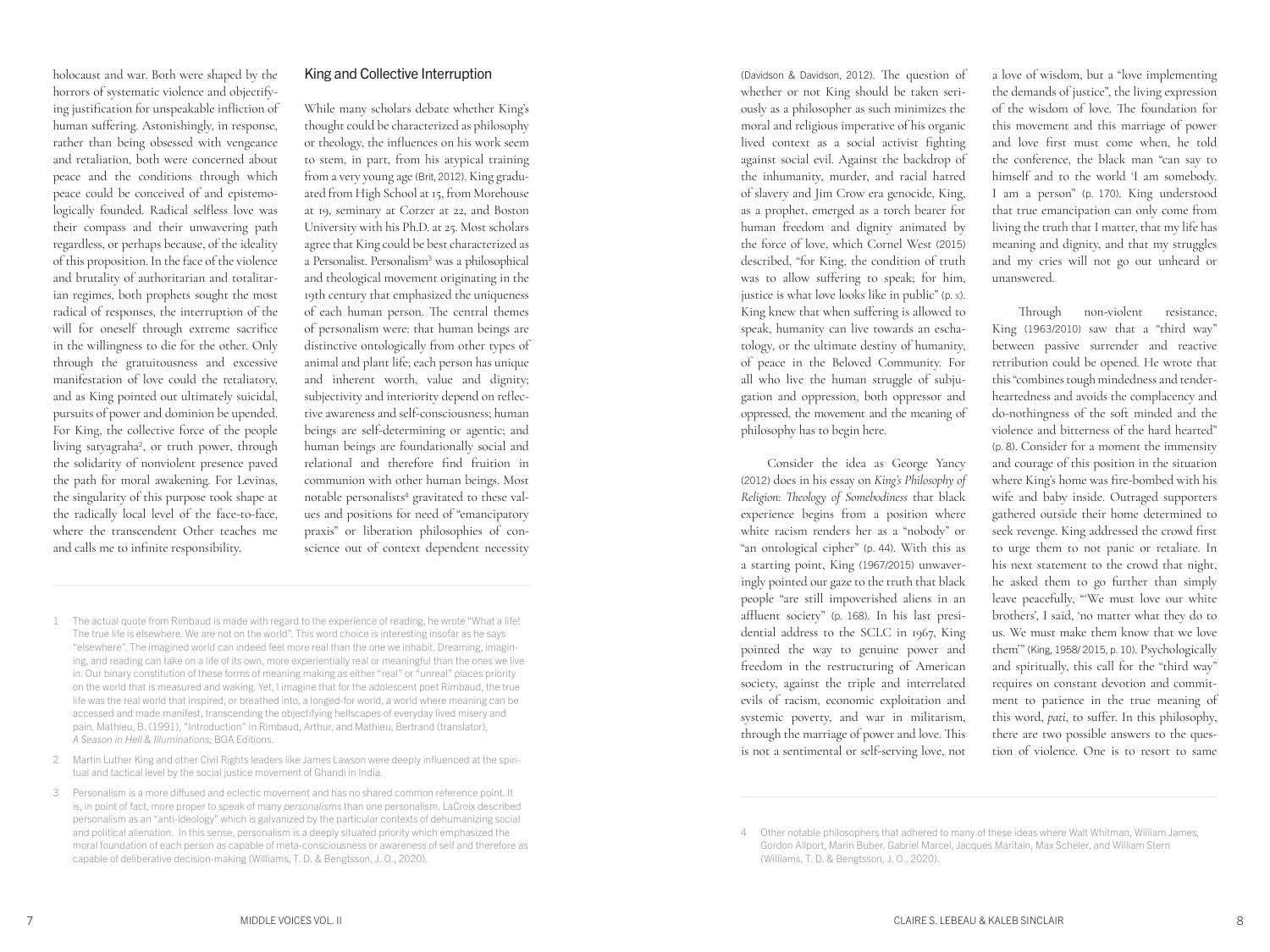methods and means of the oppressor, namely physical violence and intimidation and the other is non-violent resistance. At stake in this principle of non-violence or "moral force" are the sanctity of life, human freedom, and the inevitable common fate of both oppressor and oppressed. A tough mind and tender heart opens the door for a non-antagonistic and non-allergic relationship between self and other.

The immensity of the collective petition for nonviolence remains the most radical, in terms of getting to the root, of all notions. It is also perhaps the most counterintuitive of philosophies especially when we consider the prevalence of power doctrines of eye for an eye. It can be hard to truly grasp the immensity of what King's love requires of us in order to meet violence with commensu rate passivity. West (2015) writes, "Dr. King understood radical love as a form of death a relentless self-examination in which a fearful, hateful, egoist self dies daily to be reborn into a courageous, loving, and sacrificial self" (p. XVI ). This love, as we know, was not just theoretical but something that King lived and was willing to and did die for.

Throughout the middle of the twentieth century, the work of the Southern Christian Leadership Committee (SCLC) and the Student Nonviolent Coordinating Committee (SNCC) was to seek witness for social, polit ical and economic enfranchisement by means of non-violent presence. SCLC civil and human rights activist Bernard Lafayette (2018), who worked closely with King to develop and institutionalize non-violent leadership, said;

> The non-violent approach is radical. Radical enough to believe that under the worst conditions, there is hope; it's radical enough to believe that people who display the most insensitive kinds of attitudes can be changed. Its ultimate goal is to win your opponents over, so

you can psychologically disarm them. You confront your opponent and you look your opponent in the eye, so they do not see you as a target but as a human being. So you are forcing your humanity on them. (Kunhardt, 2018, 0:37:13)

King (1958/2015) famously detailed his journey in the development of his under standing of this "third way" in his com mitment to non-violence in his essay *Pilgrimage to Non-violence,* which ultimately became institutionalized through a wide range of civil rights movements. The six principles of non-violence that King outlined are as follows:

> 1. Non-violence is not a method for cowards, or to put it more positively, it is a way of life for courageous people. It is passive physically while being active spiritually. It is active non-violent resis tance to evil.

2. It does not seek to humiliate but to win friendship and understanding. The goal of this principle is to ultimately lead to reconciliation, healing, in the foundation of the Beloved Community.

3. Its protest is directed at evil forces, not evil people. The importance of this principle cannot be overstated because it is distinctively phenomenological and ethical in nature. This priority stresses the conditions through which conflict emerges rather than making character assessments and evaluations about one's opponent.

4. There is a willingness to accept suffering without retaliation. This deeply chal lenging principle rests on the belief that "unearned suffering is redemptive" (p. 50) and, as Gandhi practiced, can have morally educative and transformational purposes.

5. The nonviolent attitude refuses not only external violence to the opponent but also internal violence of the spirit, or in other words, it refuses to hate the opponent. In describing this principle, King details different kinds of love but stressed that this attitude is Agapeic in nature, or a disinterested kind love, where God is operating on the human heart. King wrote, "when I am com manded to love, I am commanded to restore community, to resist injustice, and to meet the needs of my brothers" (p. 53) .

6. The universe is on the side of justice. This principle is grounded in faith for the future though the creative gener osity and commensurate contagion of goodness and benevolence (pp. 49-53) .

The generative force of these principles have inspired some of the greatest leaders and social justice movements throughout the world. They are more than mere tactics. They are foundational ways of living where the human heart becomes a constant study of gentleness and the source of Gandhian satyagraha, truth or soul force (p. 44).

#### Levinas and Individual Interruption

Levinas, a Lithuanian born Jewish French ethics philosopher who developed his orig inal framework for an individual ethics of responsibility following WWII when his father and brothers were killed, did not write specifically about psychological humility or pain and the systemic roots of human suffering from poverty, racism, and violence. Yet, he did write about the interpersonal origins of ethics and the inversion of the existential question of the *courage to be* (Tillich, 1952) towards the more foundational social human question of the *courage to be-for*. Like Heidegger, Levinas struggled with the ques tion of the meaning of human existence, or

what makes human existence inherently meaning-full. Levinas' fundamental cri tique of Heidegger's analysis of *Dasein* is its perpetual concern for and return to itself, what Levinas calls "the Same." *Dasein* has as its primary issue its own death and its own Being. In this solipsistic cycle, *Dasein*, even as fundamentally "Being-with," cannot encoun ter the Other without returning to its own Being. *Dasein* is always "with" others in shared projects and engaged in positive modes of solicitude or deficient modes of indifference, but it is always *Dasein* that is in charge, so to speak, as its primary debt is to itself, its own Being. Levinas challenges the side-byside facing the world of *Dasein* "with" and looks rather to the "encounter" of the "faceto-face" in ethical subjectivity. For Levinas, the necessity of interruption of the question of Heideggerian Being or ontology was the first point of departure for the movement of peace, the actual condition through which each person is literally born, from pain to passage, from solipsism to sacrifice for some thing greater than ourselves, from concern for my own death to an obsession with not letting the Other die alone. These were also the foundations that Martin Luther King Jr. lived and died for.

It is surprising, given the many con nections between these two thinkers, that there has been very little scholarship drawing into the parallels between their work. One notable exception comes from the work of Davidson and Davidson (2012) who wrote that the connections between King and Levinas are both political and personal in the sense that "it concerns how individuals and institutions can be transformed to avoid the total threat of violence and establish a just peace in its place" (p. 199). For Levinas, the defense of an "eschatology of messianic peace" in the face of "the ascendancy of war" rests on the following central themes: 1) as with Lafayette's statement of the actual mechanics of non-violent protest, the ethical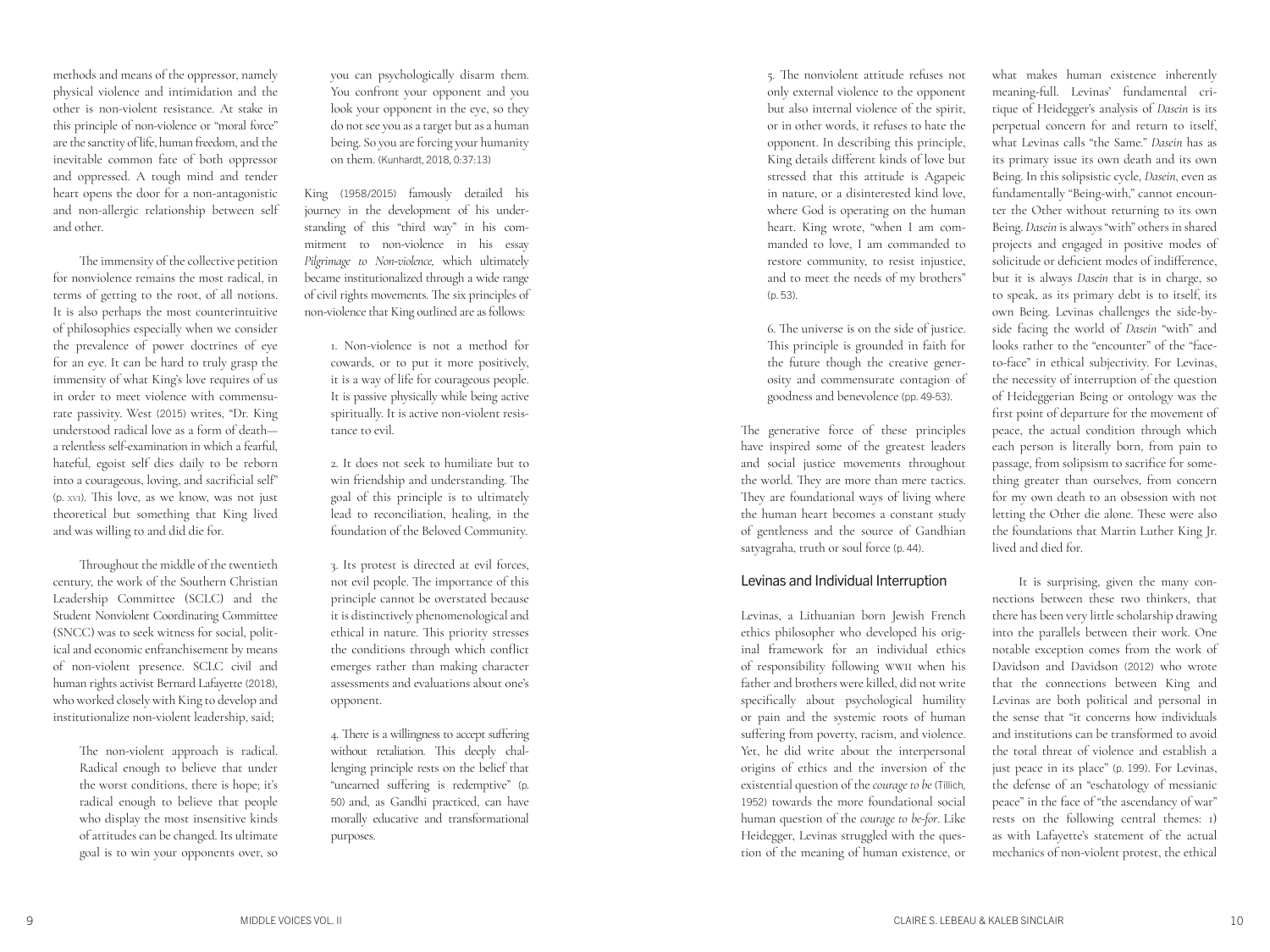resistance of the face of the Other, 2) the ultimate "inviolability of the other person", who can never be erased or metaphysically annihilated, 3) as with the fourth principle of Kingian or Gandhian inspired non-vio lence, there is redemptive power in human suffering and sacrifice through paradoxically gratuitous and transcendent love, and finally 4) true peace can never be self-generated in a closed system which simply returns to itself and confirms its own bias, or, in other words, peace can only occur through "proximity" to the Other (p. 200). While the convergences between the thought of King and Levinas are striking, they diverge in the overall focus of how ethics manifests and takes shape <sup>5</sup>. Levinas' ethics is grounded first in the ethical dyad of the face-to-face before what he calls "the third" at the level of other others in institutions or collectives. King's ethics moves out of necessity at the level of community and shared progress towards the Beloved Community. Yet, despite these epistemological differences, both movements are essential to the creation of a world where the movement of love can, in fact, interrupt systems of violence which manifest through the objectification of the other in the refusal of the other's humanity.

Like King, for Levinas, love and justice are deeply intertwined. Psychologically, it is important to explore how the interconnected movements of love and justice operate at the radically local level of the individual human heart. Throughout his philosophical and spiritual becoming, Levinas was devoted to unpacking the origins of a radical ethics, prior to ontology, or the egoic solipsistic

enclosure of the singular person, what he described as the return to the Same. Levinas described the enactment of ethical subjec tivity as the encounter of the "face to face" relation (Levinas 1961/ 1969). He believed that this instance of the face to face is the meta physical ground of ethics, which precedes ontology and, in fact, stands outside of time and space. In the instance of this encounter with the Other, what Levinas calls "the gaze," I am called first and foremost to be responsi ble for the Other because, paradoxically, it is vulnerability that makes the first claim. He writes, "this gaze is precisely the epiphany of the face as a face. The nakedness of the face is destituteness. To recognize the Other is to give. But it is to give to the master, to the lord, to him whom one approaches as 'You' in a dimension of height. (Levinas, 1961/1969, p. 75) In his Preface to *Totality and Infinity*, Levinas names the core issue at stake in the elevation of ontology at the expense of ethics. He names the issue war, or as he says, "the mobilization of absolutes," the totalization of the individual, and the illusion that objecti fication of the human being can accomplish its task of object-making. That this is, in fact, an illusion he spends his life's work explain ing. War does not accomplish peace but only more violence and war. Levinas writes, "my freedom does not have the last word; I am not alone" (p. 101).

In *Totality and Infinity* (1961/1969), Levinas consistently uses the word *apology* with regard to the movement of conscience in the act of being called into question by the Other. As with many of Levinas' terms, it is easy to misconstrue this word in a literal sense

as communicated apology or an expression of regret and acknowledgment of a failure. The word apology comes from the Latin *apo* or 'away' and *logia* or 'word' or 'speech'. From Plato to modern usage, the word apology has come to mean a form of defense, regret, or self-justification for injury or wrong-doing. Levinas, however, uses the word apology to indicate rather a movement away from self towards the Other in discourse. Ethics, for Levinas, is founded on this movement away from the solipsistic enclosure of my reason and my word. This movement is not rooted in a defensive posture or even a process that begins in me because it is rather a "calling into question my spontaneity" or "a calling into question of the same by the other, that is, as the ethics that accomplishes the criti cal essence of knowledge" (p. 43). What this means is that I am not the source of truth.

Levinas deepens the description of this movement away from self in *Otherwise Than Being* (1981/1998) where Levinas emphasizes the radical passivity of the process of ethical resistance as "*denucleation*," or "the coring out" of the nucleus of the ego (Levinas, 1998, p. 64). This "coring out" is for Levinas the necessary drawing away from the "complacency of sub jectivity" as "for-itself," towards the "one-forthe-other" (p. 64). Ultimately, Levinas locates the zenith of ethical subjectivity in the trope of the maternal gestational body, where the Other is closer to me than I am to myself and my giving to the Other occurs prior to thought and language. He writes, "in the form of responsibility, the psyche in the soul is the other in me" (p. 69). This proximity locates the source of justice, prior to the advent of the third party, consciousness itself, and even the idea of truth, in the surplus of meaning that comes *through me* as a bearing of suffering, rather than *from me* as an ego or an identity, from the Other, whose signification speaks through their exposure and vulnerability. My subjectivity comes from being uniquely elected by the Other to bear their suffering,

to be for them, to be rendered response-able. This being elected by the Other, as the source of my subjectivity, begins with being torn away from myself, "cored out", as one who can bear the suffering for the vulnerable Other. I can choose to bear this suffering or not, but I cannot choose the election.

Kunz (1981/1998) describes the para dox of the subject's freedom: "the self finds its meaning, not centered in itself as an ego establishing its individual freedom and power, but as a self facing the other person who calls the self out of its center to be eth ically responsible" (p. 34). This is the paradox of power and weakness that Kunz elaborates; namely, that even while power, as a force in the service of ego, ontology and the return to the Same, is seductive and corrupting and human, it is the weakness, vulnerability and unmitigated call of the Other to be responsi ble that renders power powerless. The Other, at all times, at every turn, resists my ideas, my notions, my categories. The Other can not be made to be a means to my end, even if I subjugate her flesh and even if I kill her body. Ethical power paradoxically exists only as ontological weakness through openness, receptivity, vulnerability, and compassionate presence to the Other. Kunz writes, it is from this place of humility that "I discover that my deepest understanding begins from the awe of the infinite incomprehensibility of the Other . . . when I return the power invested in me by the Other and direct it toward the good of the Other, I authentically find myself " (p. 107) .

Concerning "the inviolability of the other person" (Davidson & Davidson, p. 200) and the movement and origins of peace as an interruption of the conditions for war and totality, it is important to note that both King and Levinas believed in the ultimate impossibility for violence to achieve its goal of killing or annihilating the other person. In a very real way for Levinas, objectification

<sup>5</sup> Davidson and Davidson (2012) also detail the divergences between both men in terms of their expres sions of political action for the "praxis of peace" and if there can even be a justification for the war against war. These questions of the role of the institutions of the State are indeed complex in the arena of the polis. This is why both King and Levinas have much to teach for both share a core understanding that empathy eclipses knowledge or ideas and, as Levinas wrote, "justice is impossible without the one that renders it finding himself in proximity" (Levinas, 1981/1998, p. 159).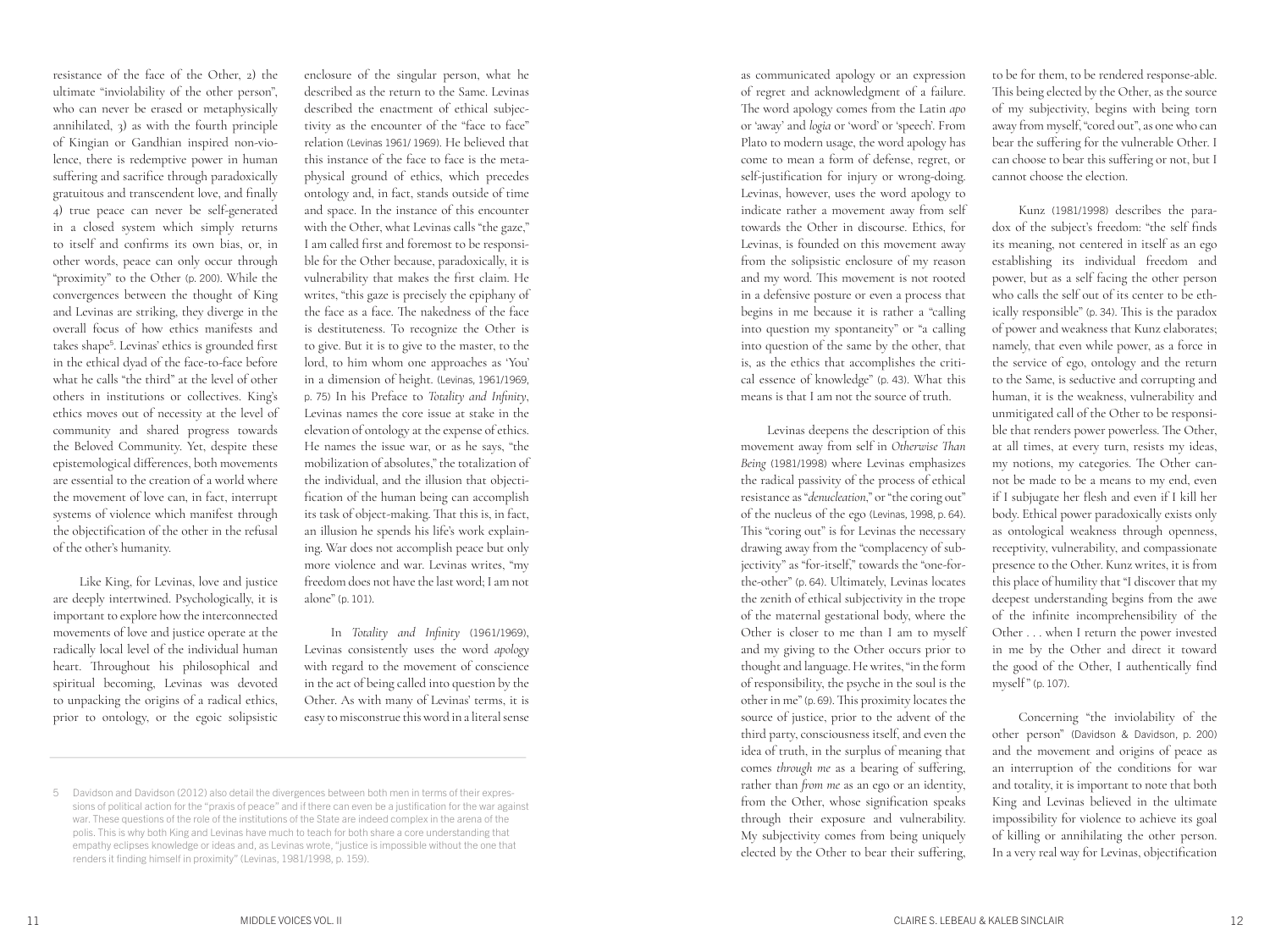does not stand when the Other is always more than any thought or idea I could have of him or her. When the origins of my subjec tivity come from the ontological sovereignty of the Other in the face-to-face encounter, the first imperative or command of the Other is "the ethical impossibility of killing him" which thus "marks the end of powers" because "he overflows absolutely every idea I can have of him" (Levinas, 1961/1969, p. 87). In *Totality and Infinity*, Levinas offers an alternative in the inversion of power as power through the "heroic will," or the inter ruption of the will for itself, and opens the possibility that I can "*die as a result of someone and for someone*" (pp. 238-239, emphasis original). The ultimate movement that can give my life meaning here is that I can give my life for someone, as he writes in *Otherwise than Being*, to the point of being "hostage" to the Other as far as "substitution" and "expiation" (pp. 113- 118), which "makes possible the paradoxical psychological possibilities of putting oneself in the place of another" (p. 146). Levinas also linked these ideas in his Talmudic writings to "holiness" (*kadosh*) saying that "ultimate holiness is the acceptance of justice or death without resistance, accepting this nothing ness and yet nevertheless having this reflex of goodness, of value" (Saint-Cheron, 2010, p. 18). King, in fact, became one of the ultimate examples of this holiness, not only through the non-violent justice movement, but in his willingness to forfeit his own life for the Other. More than ever throughout the last 53 years since his murder, we see the truth of this inviolability, in the living example of King's message and memory.

#### The Dream of the "True Life" in Proximity

The First Law of indigenous peoples or First Peoples (as well as the first law of thermo dynamics) is that nothing in life is created or destroyed, only moved or changed in between systems. The Second Peoples, as inheritors of the Aristotelean legacy of linearity, that everything has a beginning, middle, and end, have followed a law that "systems must be isolated and exist in a vacuum of indi vidual creation, beginning in complexity but simplifying and breaking down until they meet their end" (Yunkaporta, 2020, p. 45). Yunkaporta (2020), an Aboriginal Australian scholar, writes that the human species is a "custodial" people who must follow the First Law, which we all are a part of, "to be brave enough to apply it to our reality of infinitely interconnected, self-organizing, self-renew ing systems" (p. 51). As a custodial species, interrupting our systems of power, apex, and dominion requires that we invert our linear and hierarchical patterns of thinking of the world and each other as possessions of con trol and subjugation in order to re-discover, re-claim, re-member our original ancestral knowledge of our collective interdependency.

If we can dream and imagine it, then we can begin to bring it to life. But perhaps our dreams are simply the echoes of our collective ancient memories, which surface through the long night of sleep, fear and loneliness to show us the way toward a new future. In his last writings before his death, King pointed to this truth;

In a very real sense, all life is interrelated. The agony of the poor impoverishes the rich; the betterment of the poor enriches the rich. We are inevitably our brother's keeper because we are our brother's brother. Whatever affects one directly effects all indirectly. A final problem that mankind must solve in order to survive in the world house that we have inher ited is finding an alternative to war and destruction. (King, 1967/2015, p. 87)

Levinas too calls us to seek our "Promised Land" not through collapse into our own solipsistic self-interest but "as an absolute ori entation toward the Other, as sense, a work is

possible only in patience, which pushed to the limit, means the Agent to renounce being the contemporary of its outcome, to act without entering into the Promised Land" (Levinas 1964/1996, pp. 49-50). This experience of acting without promise of redemption is a central theme of the movement of interruption and ultimately peace. It is true, as Levinas writes, "the relationship with the other puts me into question, empties me of myself and empties me without end, showing me ever more resources. I did not know I was so rich, but I no longer have the right to keep anything for myself" (p. 52) .

To return to the beginning, what is the "true life" that Levinas and Rimbaud were referring to? Today, in 2021, this question has become increasingly important to explore and reclaim. Our collective antagonism and allergy to each other and the natural world has become the hallmark of our alienation, isolation, and the dis-ease or pathology of loneliness (van den Berg, 1972). In other words, the root of our illness and suffering is inter subjective and social in nature; we are alone or rather, we live as though we are. But this is not the "true life". The "true life" is one of community, proximity, and shared custodial interdependency. The World House, the Beloved Community, the Promised Land, and the dream of this life can be found in our ancient memory, in surviving the long night with the light of the fire and each other for warmth.

#### The Fire Fable

At the end of May 2020, after the death of George Floyd, as people from across the country and world bore witness and broke open to the truth that racism and violence continue to inflict untold suffering and slaughter on black people in particular, Kaleb Sinclair, a black male Masters student and natural empath, training to be a psychother apist, sent an anguished, grief-filled cry and

lamentation to his friends, family, teachers, and colleagues asking everyone to inhabit the experience of those who were slain from the Middle Passage to George Floyd. He used the first-person to aid the imagining and under standing of "what if this was me?" and "what if this had happened to me?" and ultimately, "what if this happened to my child?". The response from this therapeutic community was manifold and far reaching, especially for me, Claire LeBeau, as a white woman and a professor who has been continuously taught by my students. Over the course of the last year, we extended our conversations from Levinas and Martin Luther King, Jr. to the call to engagement and ethical enactment in response to his appeal to enter into painful and honest dialogue. From this dialogue, Kaleb wrote the following vision, inspired by his and our collective grief and anguish, of *what if* Martin Luther King Jr.'s "I Have a Dream" speech from the March on Washington in 1963, *had come from an actual dream*. What would the dream have been? What might the "irrecuperable, pre-onto logical past" (Levinas, 1981/1998, p. 78) or the "true life" have looked like? What could we be again by allowing suffering to speak? The following is what Kaleb wrote in response.

In the wake of 2020's racial violence, it is clear that the philosophies of Martin Luther King Jr., Emmanuel Levinas, and Gandhi, have yet to be realized in the eyes of world. These generational visionaries carry forward the echoes of ancient knowledge forged by the First Peoples, a currently imperceptible faith in humankind, a spiritual pedagogy of being-for. It is this faith, a faith in humanity's true form, that beckons to the courageous to dream of a world beyond objectification and reduction. A deeper knowing of what once was sustains the sacrificial investment from the few into the hearts and souls of those who feel lost. Truth and memory will illuminate the resur gent possibility of the Beloved Community through pathways of communal acknowledg -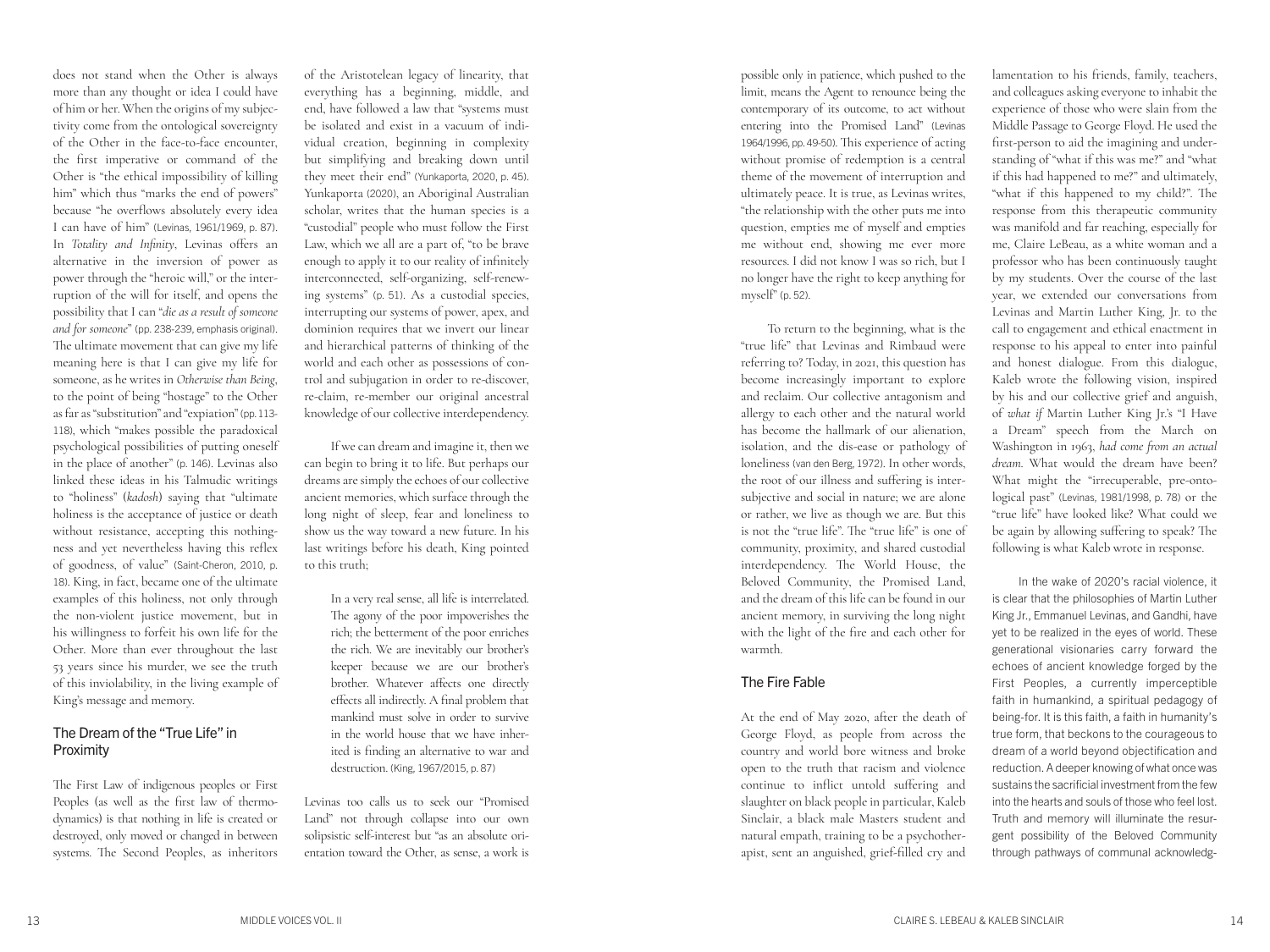ment of suffering and vulnerability. Humanity's core remains, the call is not lost, passed down through dream and fable, unconscious yet conscious, stirring the hearts of enough of those who can bring about a revolution of the soul. I recall a dream, an ancient memory of love, older than thought or language, a dream of sleeping and awakening.

In the ancient days dating back to Pangaea, we lived or rather we survived as one organism. Living and breathing the same air, hunting and gathering as a collective because we did not want for anything more than each other. We empathized with one another because we were each other. If I was cold during the night, that meant that you were also cold, and so we would make a fire together. We empathized with each other (we were one being) and together we created solutions for each other. As the world grew, so did humankind; we distanced ourselves from one another physically, emotionally, and spiritually. Over time, we became disconnected as a people, we began to speak different languages, worship different gods, partaking in diverse rituals, and physically moved away from one another. With disassociation and distance, my needs changed; my life became less about community and more about self. The empathic connection that once moved between us at the beginning of time had faded; I no longer could sense the communal cold and identify what you needed because you became my neighbor. My physical and neurological connection to you had shifted, even my language to describe our relationship had altered and our alienated identities drove us apart. Empathy became a forgotten parable, and the word sympathy was conceived to take its place. I no longer suffered with you, rather, I saw you in anguish from a window or from my own fire. Now, one fire has become two and this is where we are today. My ability to empathize has diminished (or so I believe), through the acquisition of my own fire. I am warm; unconcerned whether you are warm, I need not worry. Although I see you in the cold, I have the ability and privilege to choose whether to leave my comforting fire to join you and attempt to start a communal fire in the cold.

In days long past, when we could not start a fire, we huddled together for warmth, waiting out the long cold night together. I was close enough in proximity to you to feel the numbing chill begin to take you. I fought it with my own bodily warmth because if you died, I suffered and died along with you. Those days are gone, I have my own fire and I am warm; a privilege I possess now, for you are at a distance and I do not have to suffer with you like I once did. I cannot feel the cold creep onto your skin like I used to unless I draw closer, unless I allow empathy into my heart, unless I risk myself and my comforts. But that is uncomfortable now, for remembering puts me at risk of feeling something I may not like. I have forgotten that empathy is forged through proximity.

But let us imagine for a moment and let us recall our past into the present day. Let us explore a scenario where I do turn and the memories of the old ways of empathy reemerge from the recesses of my heart, creating enough energy to spark responsibility and curiosity. I come out from my fire and once again feel the communal cold of the long night that fights to take your life. What happens when I respond to the call of the Other?

I attempt to ignite a fire with you on the coldest night, I remember that you are my kin and I vow to die or survive with you. Once again, I feel the night's chill creep on to your skin, I hear your labored breathing and you hear mine as we toil together for your survival. We empathize, connected by proximity where privilege cannot enter. We fight the cold together, our muscles ache and our skin cracks in the frozen stiff air. I start to

forget my domicile, my fire, my privilege and what was only your fight for survival becomes mine. With our collective exertion we produce a spark, and our hope rises together. As it comes to rest, the tender spark ignites a withered, sunbaked sapling and once again, after such a long time, we communally see a light that warms and pierces the darkness. We labor on without surrender for, we must survive, for we are one and, if the spark goes out, we both shall perish. We take turns, you blow on the fire, giving life and taking warmth from your own body to help us survive and then I do. We sacrifice yet cling to life by each other's efforts. Empathy reemerges as if from a forgotten land and we realize amidst our toil that I am for you and you for me, we exist for one another. With each breath I offer to our fire; I begin to realize that we have been living our lives predicated on a lie of self-ascendance. We have never known the purpose of life, to truly be for one another, to breathe the same air, to grit our muscles, and experience the whip and lash conjured by the elements. We cannot turn back now, we continue to strive towards the realization that our world is a shared reality, not multiple dimensions unknown to one another, but a singularity. As we coalesce as one, our spark transfigures into a mighty flame of hope and upon its transformation, our unified mission has been reached. Hope has been forged in utter darkness and despair has been defeated. You and I will live through the coldest and longest night and our survival has been solidified by our unity. We celebrate and I observe your tears of joy and sorrow; you, who have for so long seemed foreign have now become familiar. I have shared in your struggle, witnessed the reality of your life that I am a part of tonight; I myself am moved to tears and we cry, laugh, and rejoice together, for you explain that every night a fire is lit, means another day to live, breathe, and exist, bonded by our proximal shared experiences.

I ponder what it truly means to live for another...

The moments of celebration last until that red dawn peeks over the horizon, the fire that provided warmth is now fading, as the red embers float into the sky, mixing with the horizon, painting a picture of unity and joint conquest of the struggle through the night. We sit silent, exhausted and triumphant, watching the illuminated sky celebrate our victory. We do not say a word, understanding one another in this moment, understanding that we are the same. Although we come from different places, we recognize and understand one another as we rediscover our humanity and we become unified by our communal struggle. We gaze up at the red dawn illuminating a world of possibilities in a glorious display, as if God himself painted the sky; its wonder and splendor appears different, changed, and daringly hopeful. We sit emboldened, holding onto hope for a better tomorrow and the strength to fight again when darkness falls, as it shall fall again.

But in the midst our hope as the red sky fades to orange, then is replaced by a luminous yellow, something curious and sinister occurs... The sun that shone prior to our long night together, has once again exposed our differences, blurring our deep ancestral ties, the thought occurs to me that perhaps we are nothing more than neighbors or distant strangers. As we recoil from one another, we experience separate feelings of guilt and shame for having drawn so close and for allowing the elements to bring us together. For I am nothing like you and you are nothing like me.

The uneasy feelings that creep from sharing space with those who are unknown, initiates a shiver that runs down our spines exacerbating into a tremble. Our entire bodies shake as if we are in danger, gifting a sick knot in our stomachs; exposed and uncomfortable under the beating sun, sweat beads down your brow and mine.